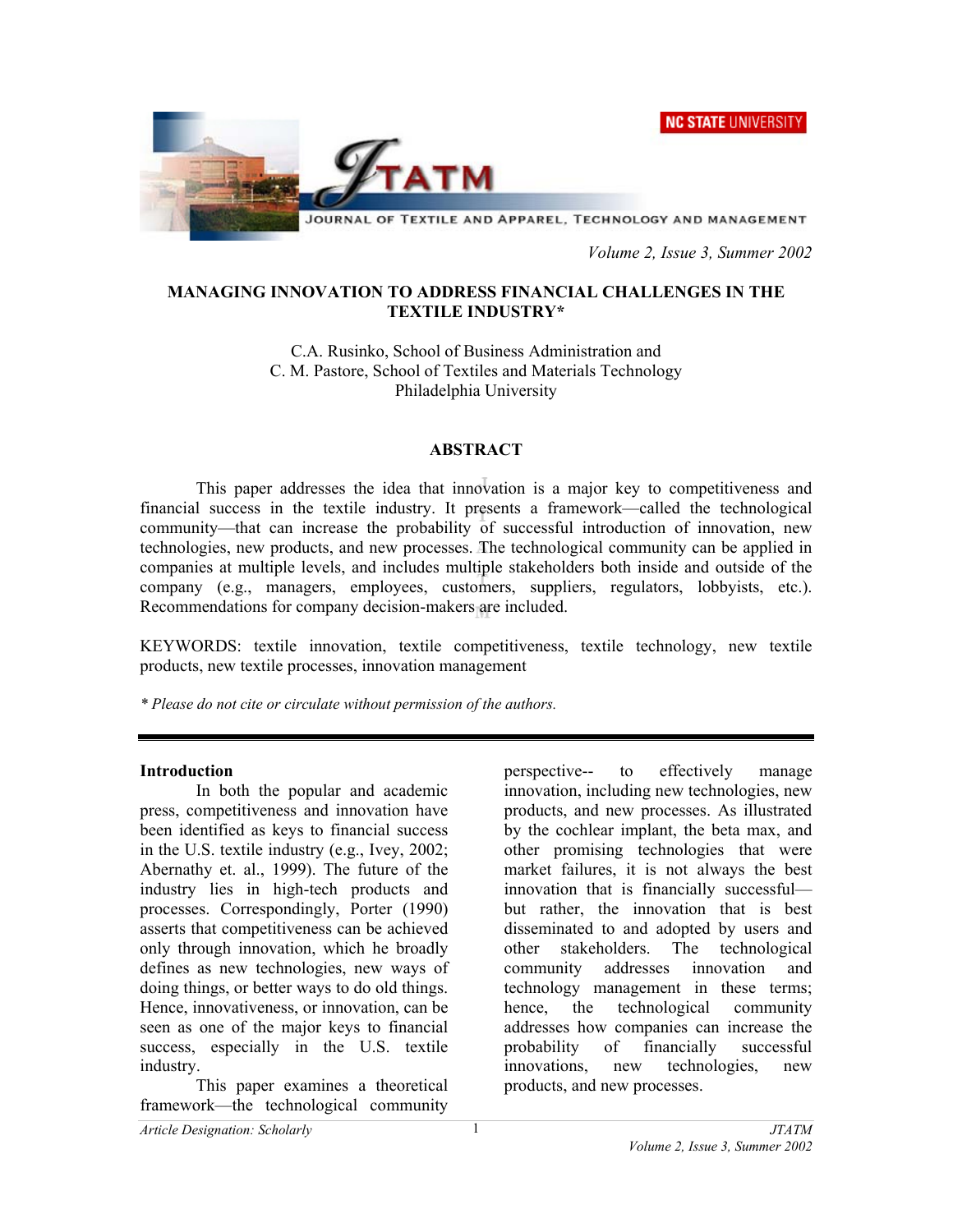This framework, which was developed by Van de Ven (1993) and expanded by Rusinko and Matthews (1997), has been used in both manufacturing and service industries. It can be applied at the company level, but includes internal and external stakeholders—within and outside of the company and industry. According to Van de Ven (1993), a technological community can be defined as the network of private and public sector actors who create and support the infrastructure that develops and commercializes innovations and new technologies. Therefore, the technological community includes the immediate organization, as well as the community of suppliers, customers, distributors, regulators, and other stakeholders. Hence, unlike many other frameworks, the technological community addresses innovation management at multiple levels. Since textile industry experts advocate integrating information channels for competitive success (e.g., Abernathy, et. al., 1999), the technological community is a particularly appropriate framework.

 The paper is divided into four sections. The first section explains the technological community, and how it can increase the probability of successful innovation, new technologies, new products, and new processes; research propositions are included in this section. The second section uses the case of a carpet manufacturing organization to illustrate the technological community perspective, and how it can increase the probability of successful innovation, new technologies, new products, and new processes; the research propositions are also illustrated. The third section includes conclusions and recommendations for decision-makers in industry. The fourth and last section provides suggestions for future research.

## **The Technological Community**

Van de Ven (1993) explains the emergence of innovations in terms of a technological community with three major components or events: (1) resource events; (2) proprietary events; and (3) institutional

events. (see Figure 1.) Resource events are basic research and education activities that underlie introduction and diffusion of innovations--including basic R&D, and education and training. Especially in the case of education and training, resource events include internal and external stakeholders (e.g., employees, suppliers, customers).

Proprietary events are activities to transform basic knowledge about the innovation to proprietary knowledge and/or opportunities through applications including applied R&D; prototyping; testing; and manufacturing/distribution. Hence, proprietary events can include both internal and external stakeholders (e.g., employees, suppliers, customers, distributors).

 $\mathbb T$  Institutional events are activities that legitimate and govern the innovation T. and its community members—including legitimation, regulation, and standards. Institutional events can include both internal Ŧ and external stakeholders (e.g., employees, M. suppliers, customers, lobbyists, regulators). The above examples are rather general and limited; however, applications to a specific case will be presented in a later section.

While the three events in the technological community tend to occur somewhat chronologically (especially at the beginning), they are also interdependent. That is, they influence one another, or they "co-produce" one another (Van de Ven, 1993). Therefore, the technological community can be configured as a triangle, with each of the three components at a point, and bi-directional arrows between each event (see Figure 1).

Therefore, the technological community can inspire some general propositions, which will be presented below. Applications to a particular case will be presented in the next section.

Because the three events in the technological community—resource, proprietary, and institutional—are interdependent, they can influence or coproduce one another. That is, positive actions with respect to any one event can co-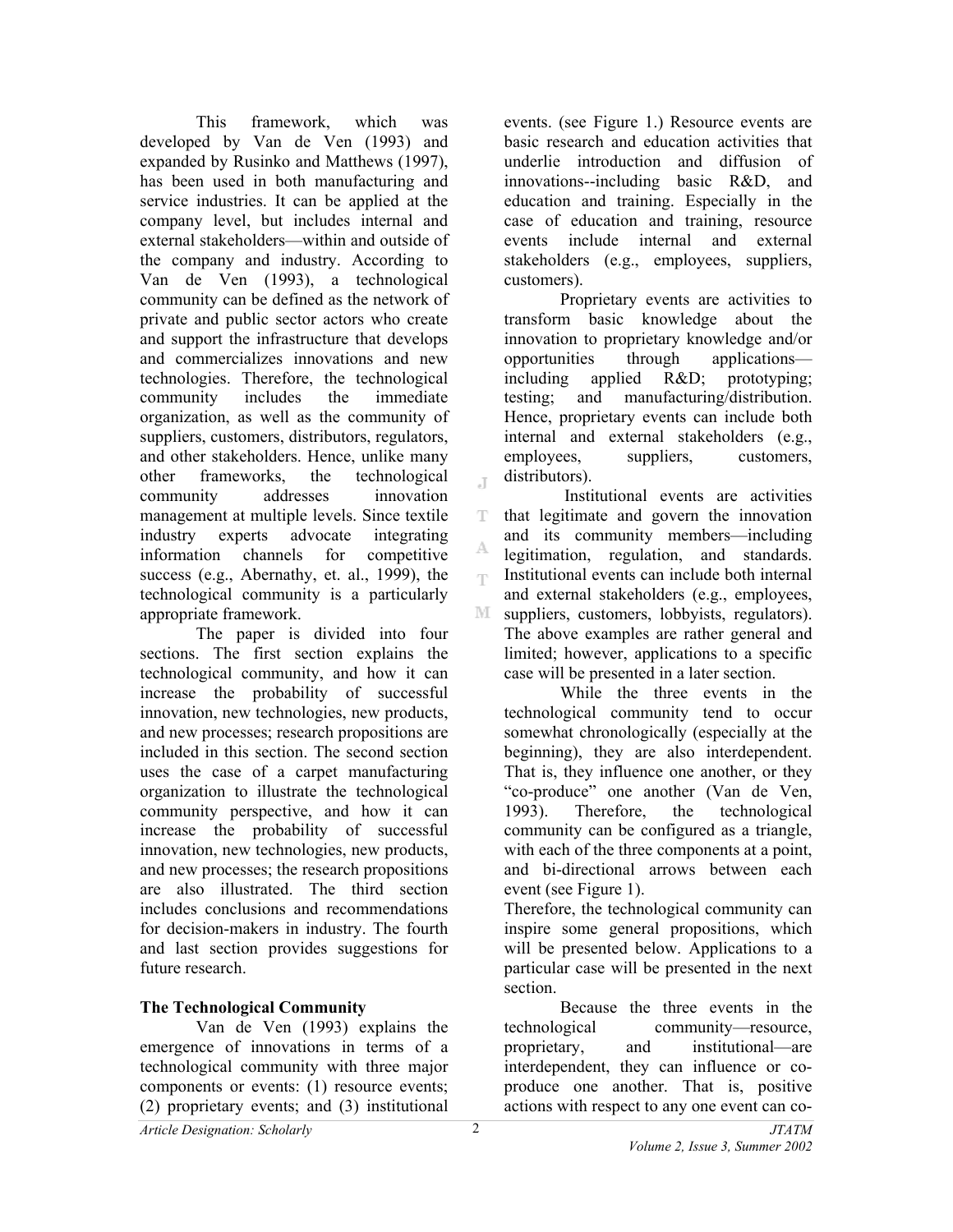produce positive actions with respect to the other two events. For example, resource events (e.g., R&D; education and training) can co-produce positive actions with respect to proprietary and institutional events. In other words, basic research, and actions to educate and train employees, managers, customers, and suppliers about the benefits of an innovation or new technology (resource events), can have a positive effect on a company's speed and effectiveness in prototyping, testing, distribution, and dissemination of a new technology or product (proprietary events), and can also help the organization to meet voluntary and non-voluntary standards with respect to that technology or product (institutional events). Likewise, positive actions with respect to proprietary events can have a positive effect on resource and institutional events. Positive actions with respect to institutional actions can have a positive effect with respect to resource and proprietary events. All three of these events can help the organization to more effectively introduce innovations, new technologies, new products, and new processes. In addition, these events or actions can also help the organization to achieve operational or management goals, such as reducing costs, increasing quality or performance, and/or developing niche markets.

It should also be noted that negative actions with respect to any one event can coproduce negative actions with respect to the other two events. For example, inaction, or actions to limit R&D, and education of employees, managers, customers, and suppliers (resource events), can have a negative effect on a company's speed and effectiveness in prototyping, testing, and distribution of new technologies, products, and processes (proprietary events), and can also deter the organization from meeting voluntary and involuntary standards (institutional events). Likewise, negative actions with respect to proprietary events can have a negative effect on resource and institutional events. Negative actions with respect to institutional actions can have a negative effect with respect to resource and

proprietary events. All three of these events, if occurring as negative actions, can prevent the organization from effectively introducing innovations, new technologies, new products, and new products. In addition, negative actions can also prevent the organization from achieving operational or management goals such as reducing costs, increasing quality or performance, and/or developing niche markets.

Therefore, because each event in the technological community influences the other two events, organizational decision makers are advised to try to take positive actions (and avoid negative actions) with respect to all three events—resource, proprietary, and institutional. To do this would help to effectively introduce innovation, new technology, new products, and new processes. According to Van de T Ven (1993), technological innovations emerge through the inter-relationships of events and have the best chance of successful development when the resource, proprietary, and institutional events within  $\mathbb{M}$ the community are well-established.

**Proposition 1**: Organizations that take positive actions in one or more events resource, proprietary, institutional--in their technological community will positively impact their overall ability to introduce innovation, new technologies, new products, and new processes.

**Proposition 2**: Organizations that take negative actions in one or more events resource, proprietary, institutional--in their technological community will negatively impact their overall ability to introduce innovation, new technologies, new products, and new processes.

**Proposition 3**: The greater the number of positive or negative actions in one or more events-- resource, proprietary, institutional— in the technological community, the greater the impact (positive or negative) on the overall ability to introduce innovation, new technologies, new products, and new processes.

 $\mathbb{T}$ 

A np.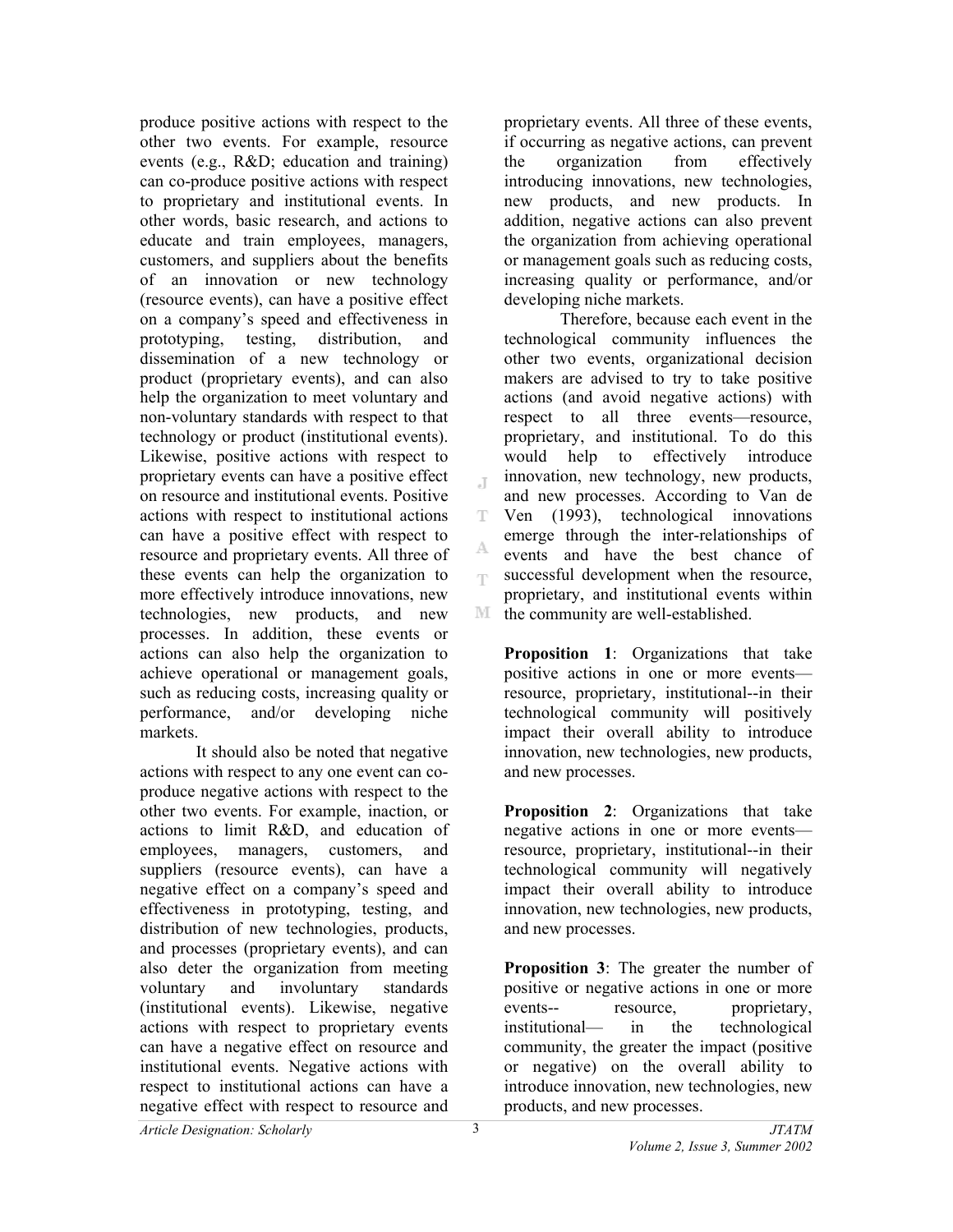Van de Ven (1993) also proposes that the time, cost, and risk incurred in developing an innovation is inversely related to the developmental progress of building the technological community--in terms of resource, proprietary, and institutional events. In addition, he proposes that the more novel the innovation, the greater the time necessary for development, and the greater the chances for failure. Therefore, organizational decision-makers are advised to make management of innovation, new technology, new products, and new processes part of their long-run strategic plan—particularly in the case of more novel technologies. In many cases, organizations undertake innovation and new product development in a fragmented and somewhat piecemeal manner; this tends to reduce the probability of financial success.

**Proposition 4**: Organizations that make introduction of innovation, new technologies, new products, and new processes part of the long-run strategic decision-making process will increase their probability of success, including long-run financial success.

Van de Ven (1993) also proposed that ties between and among firms (e.g., producers, customers, suppliers, distributors) are conducive to successful development of innovations. Therefore, organizations should seek out supply chain relationships with like-minded organizations, or with organizations that are supportive of innovation, new technology, new products, and new processes.

**Proposition 5**: Organizations that develop supply chain relationships with other likeminded organizations with respect to innovation (e.g., suppliers, customers, distributors) will positively influence their overall ability to introduce innovation, new technologies, new products, and new processes; this can increase the probability of financial success.

### **The Case of Collins & Aikman**

 One way to try to illustrate the effectiveness of the technological community perspective with respect to successful innovation and development of new products and processes is to examine the case of Collins & Aikman Floorcoverings (C&A). C&A has been working on innovations (including new technologies, new products, and new processes) to make carpet manufacturing more environmentally friendly for about 10 years. But at the same time, C&A also needed to remain competitive in the carpet industry. They were motivated to examine the environmental impact of their management and operations by their customers, who are among their stakeholders—architects, designers, facilities managers. These customers asked questions like, "Did they recycle?" and, "Did they reuse recycled material in new carpeting?"

This resulted in C&A taking m. positive actions in terms of their M technological community--resource, proprietary, and institutional events--which allowed them to successfully introduce a technology and a product that was new to the industry—sustainable carpet backing. This sustainable carpet backing is now the standard backing for C&A's modular tile line of carpet. The backing is completely recycled and recylable, and production of virgin backing for modular tile products has been discontinued. In addition, C&A reclaims and recycles their (and other recyclable) carpeting, and recycles it into new carpet products, rather than sending it to landfills. They also focused on developing a set of measures to evaluate their environmental results, which were significant. Between 1990 and 1997, C&A's waste to landfills decreased by 78 percent, while their production increased by almost 50 percent. Between 1993 and 1997, energy per square yard of carpet produced decreased by 43 percent (Bridger, 1998). C&A not only succeeded in reaching their environmental goals, but also succeeded in their operational and management goals of

 $\mathbb T$ 

T

A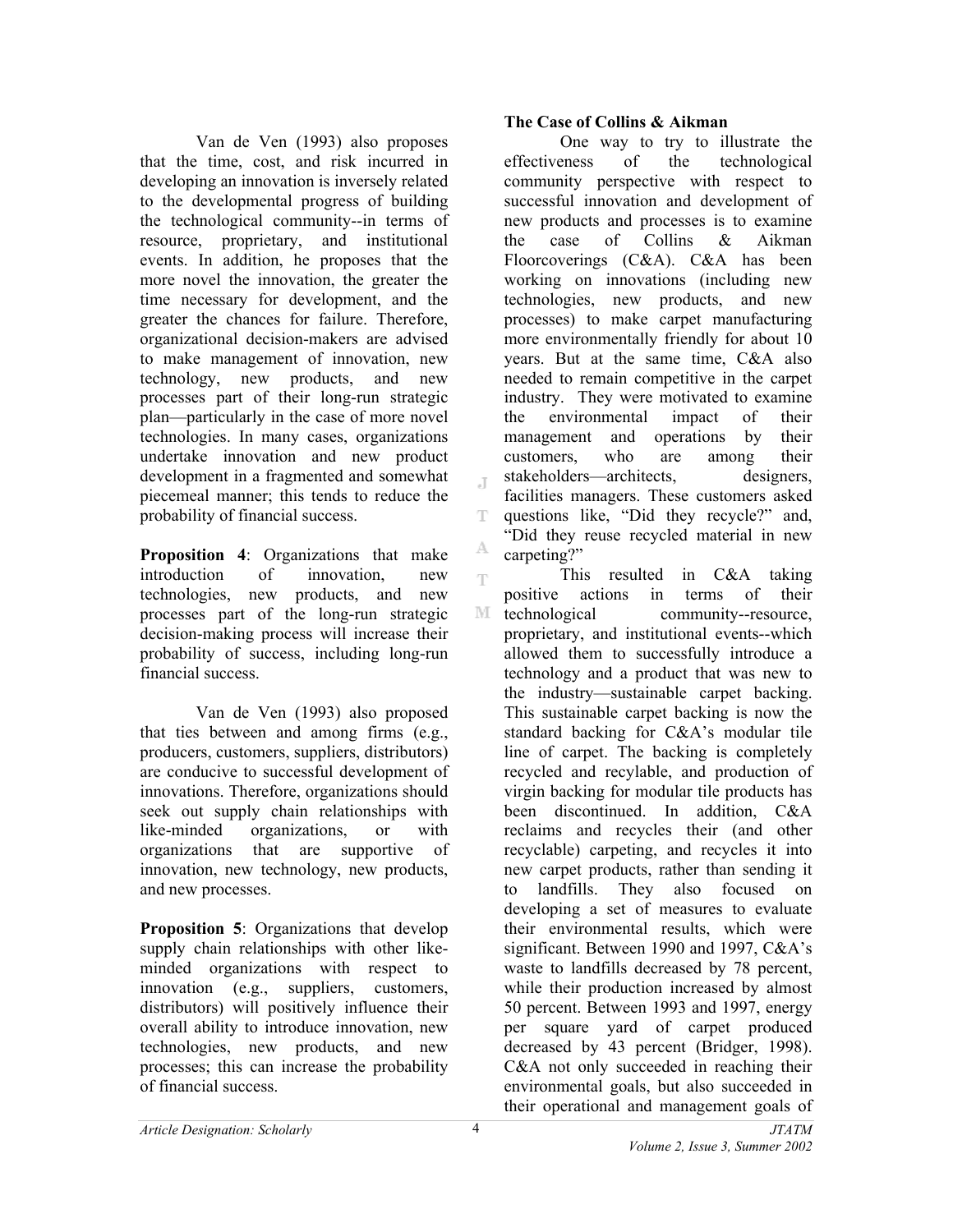profitably producing a high quality, competitively-priced product. C&A's actions also reflect the five propositions above. C&A's actions are translated more directly into the language of the technological community perspective below.

In particular, resource events at C&A included basic R&D in the form of creation of a sustainability lab. C&A sponsored basic research starting in the early 1990's. They focused on how to manufacture carpet backing from completely recycled carpet materials. When they started, other technical experts said that their goal was not technologically possible. In addition, they provided education and training throughout the company with respect to the importance of reducing their environmental footprint in all parts of the organization.

The positive steps in terms of resource events (e.g., basic R&D and education) facilitated positive steps taken by C&A in terms of proprietary events (applications with respect to prototyping, testing, manufacturing, distribution). Basic R&D and organization-wide education and training facilitated the eventual prototyping, testing, manufacturing, and patenting of C&A's sustainable carpet backing.

The positive steps in terms of resource events (e.g., basic R&D and education) also facilitated positive steps in terms of institutional events (legitimation and standards). The basic R&D and education that facilitated production of sustainable carpet backing also had a positive role with respect to the carpet backing eventually meeting Environmental Protection Agency (EPA) and other federal standards (e.g., recognized by the EPA as meeting the intent and guidelines of the President's Executive Order 12873-Federal Acquisition Recycling and Waste Prevention, and also meeting the spirit of section 6002 of the Resource Conservation and Recovery Act). Meeting these standards legitimates C&A as an organization that uses environmentally appropriate practices. In addition, in 1999, the EPA recognized C&A as one of a few Private Sector

Pioneers in environmentally preferable practices. Over the last few years, C&A has won a number of environmental awards from government and private organizations, which further legitimates their environmental commitment.

However, C&A's goal to manufacture carpet in a more environmentally friendly way is, and has been (since the early 1990's), part of a longrun strategic plan. They see innovative technology as the key to their competitive and environmental initiatives, and view protecting the environment as a business opportunity, not just a means of compliance. They view environmental development as an ongoing, organization-wide process. According to Bridger (1998), C&A sets goals; achieves them; reassesses; and sets new goals.

In addition to pursuing positive resource, proprietary, and institutional events, and viewing environmental goals as part of their strategic plan, C&A is pursuing partnerships with like-minded suppliers who M. use environmentally preferable practices, and has severed relationships with suppliers who have not been in environmental compliance (Bridger, 1998). Correspondingly, C&A has managed to achieve their environmental goals and also achieve their operational and management goals of producing a competitively-priced, quality product at a profit.

# **Conclusion and Recommendations**

 This paper adapts the technological community perspective, as a multi-level, multi-stakeholder organizational framework, to explore ways to effectively manage innovation, new technologies, new products, and new processes—in order to increase the probability of financial success. The technological community was originally used to explain development and commercialization of manufacturing innovations such as cochlear implants (Van de Ven, and Garud, 1992) and was then adapted to explain development and commercialization of innovations in the services sector such as financial derivatives

 $\mathcal{A}$ 

T

A egs.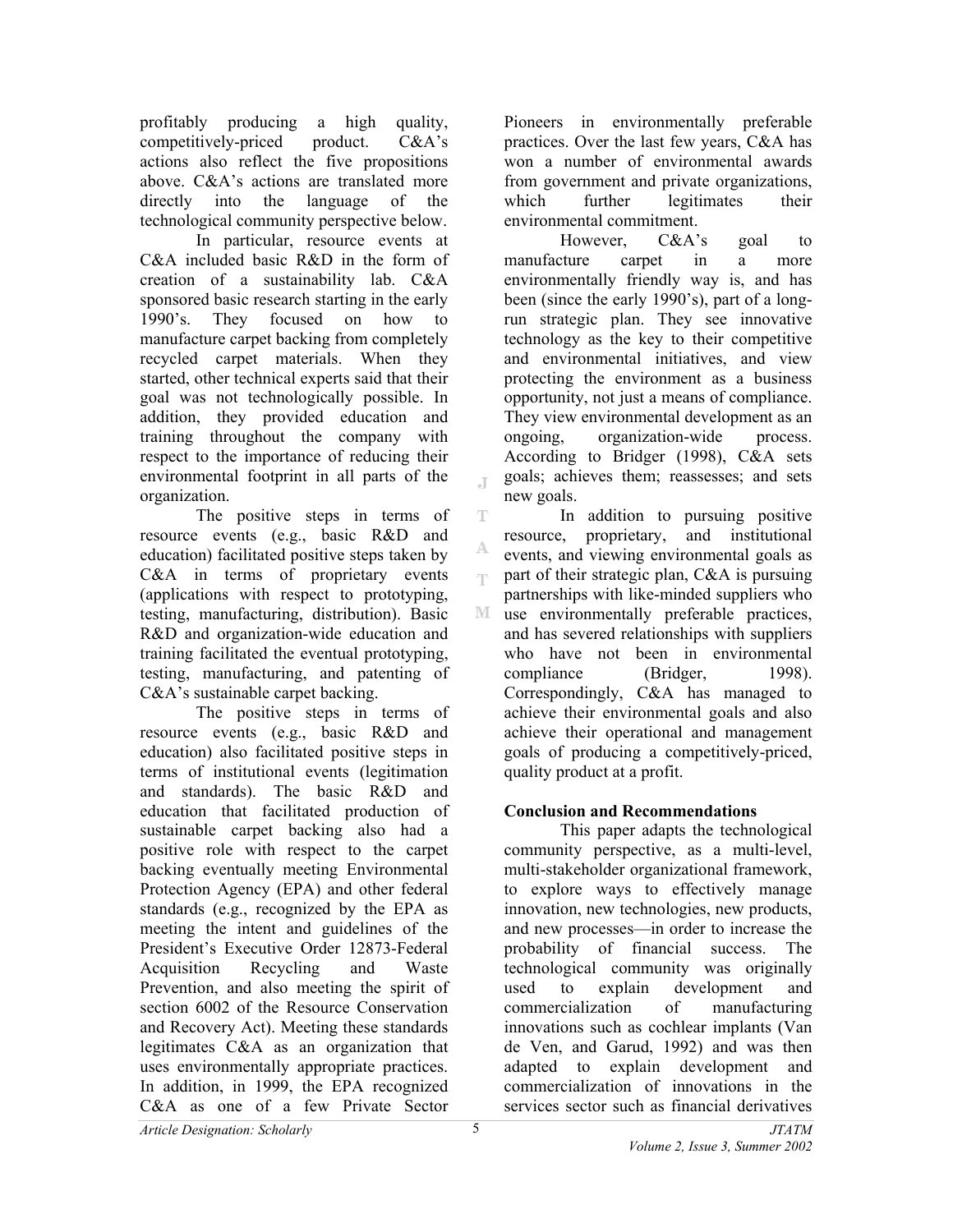(Rusinko and Matthews, 1997). Therefore, the technological community framework is appropriate for application to product and process innovations in the textile industry.

According to the technological community, innovations are introduced and diffused through three events—resource, proprietary, and institutional--which influence or co-produce one another. That is, positive actions or steps in any one of the events can positively influence the other two events—and hence, positively influence innovative success. Correspondingly, negative actions or steps in any one of the events can negatively influence the other two events—and hence, negatively influence innovative success.

Therefore, it is proposed that organizations that take positive actions in one or more events—resource, proprietary, institutional--in their technological community will positively impact their overall ability to integrate the natural environment. Likewise, organizations that take negative actions in one or more events—resource, proprietary, institutional- in their technological community will negatively impact their overall ability to introduce innovation, new technologies, new products, and new processes.

Similarly, it is proposed that the greater the number of positive or negative actions in one or more events-- resource, proprietary, institutional— in the technological community, the greater the impact (positive or negative) on the overall ability to introduce innovation, new technologies, new products, and new processes. Hence organizational decision makers are advised to take positive actions—and as many as possible-- in resource, proprietary, and institutional events, in order to maximize the probability of successfully introducing innovation, new technologies, new products, and new processes

Correspondingly, it is proposed that organizations that make introduction of innovation, new technologies, new products, and new processes part of the long-run strategic decision-making process will increase their probability of success,

including long-run financial success. Therefore, organizational decision makers are advised to make introduction of innovation, new technologies, new products, and new processes part of the long-run strategic decision-making process, rather than apply a fragmented or isolated program, or set of programs.

 In addition, it is proposed that organizations that pursue supply chain relationships with like-minded organizations (e.g., suppliers, distributors, customers, etc.) in terms of innovation, product, and process development will positively influence their overall ability to introduce innovation, new technologies, new products, and new processes. Therefore, organizational decision makers are advised to seek out supply chain relationships with like-minded organizations.

T These recommendations are reinforced through the experiences of C&A since the early 1990's. However, C&A is just one company, and C&A helped to m illustrate only the propositions about M. positive actions with respect to the three events of the technological community. Future research must include organizations that take negative actions, and must empirically test all propositions; these issues will be discussed further in the next section.

## **Future Research**

This paper represents a starting point in terms of using a multi-level, multistakeholder organizational framework to explore how to effectively manage innovation, new technologies, new products, and new processes. Future studies will empirically test the five research propositions presented in this article.

The propositions and recommendations in this paper raise many questions. For example, one recommendation is that organizations pursue positive actions in all three technological community events—resource, proprietary, and institutional. While this may be the best advice for the ideal scenario, managers with less than ideal resources may wonder whether one of the events has a more

 $\mathcal{A}$ 

A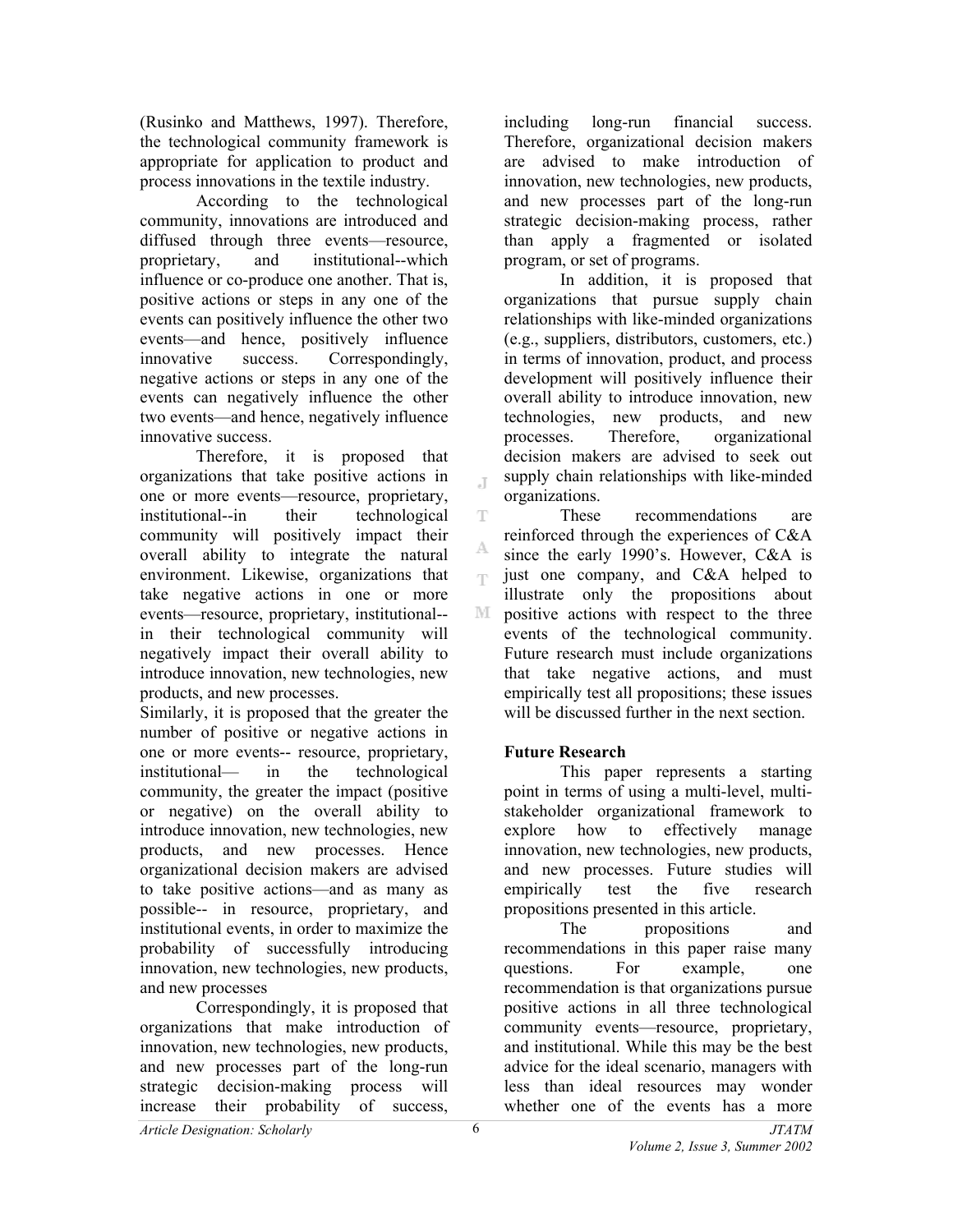significant effect than the others. For example, are proprietary events (e.g., prototyping, testing, manufacturing) most important to success in terms of innovation,

new product development, and new process development? Or, how strong an effect do resource events (e.g., R&D) provide? These questions can be addressed in future empirical research.



### **Figure 1: The Technological Community Framework**

Adapted from: Rusinko, C.A. and J.O. Matthews. 1997. Evolution of a technological community: A case study of financial derivatives. *Journal of Engineering and Technology Management* 14(3): 315-36.

#### **REFERENCES**

Abernathy, F.H., Dunlop, J.T., Hammond, J.H., and Weil, D. 1999. *A stitch in time: lean retailing and the transformation of manufacturing—lessons from the apparel* 

*and textile industries*. New York: Oxford University Press.

Bridger, M. 1998. Environmental innovation and accountability at Collins & Aikman. *Corporate Environmental Strategy* 5(3).